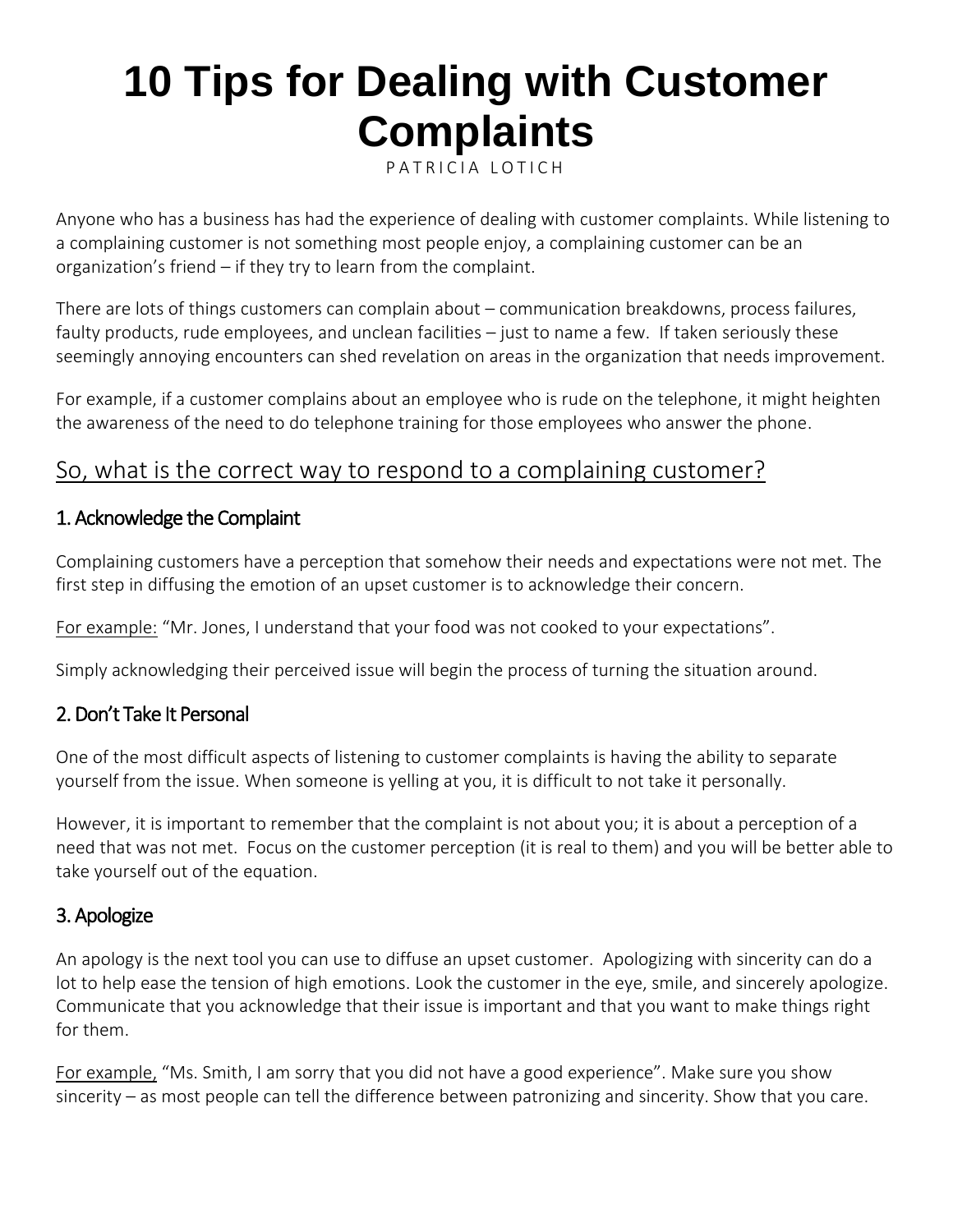### 4. Maintain Positive Communication

Try to keep your facial expressions and responses as positive as possible when you are listening to a complaining customer. Do not do anything that could cause a more emotional response and make matters worse. Be as pleasant as possible as you try to resolve the issue for the customer.

For example, think about your facial expressions and don't inadvertently add fuel to the fire by rolling your eyes or having an uncaring smirk on your face.

### 5. Work Toward a Solution

Allow the customer to vent and explain their issue. Allowing them to throw off some steam will naturally defuse their emotions. This is a good time to try and gather all the details of the situation and determine where the breakdown happened.

Sometimes there are minor misunderstandings or breakdowns in communication that can create an emotional response to a situation. Find out the facts and then try to understand what the customer wants.

#### 6. Give the Customer Options

An upset customer is not interested in what you can't do, so focus on what you can do. You probably won't always be able to do exactly what the customer wants but there is always something you can do.

Focus on what you can offer the customer. Customers don't necessarily want to hear the why behind an issue; they just want their problem solved. Try to offer a couple of options for things you can do to fix the situation for them.

For example, "Mr. Smith I understand you did not like the salad you were served, what I can do is ask the Chef to remake it, or is there something else on the menu you would like instead?"

When you offer options for resolution, you provide the customer with some level of control over the situation.

#### 7. Document and Track Complaints

It is important to document and track complaints. There are formal complaint tracking systems that can help you keep track of complaints.

Document the following:

- Date
- Time
- Description of the complaint
- Employees involved